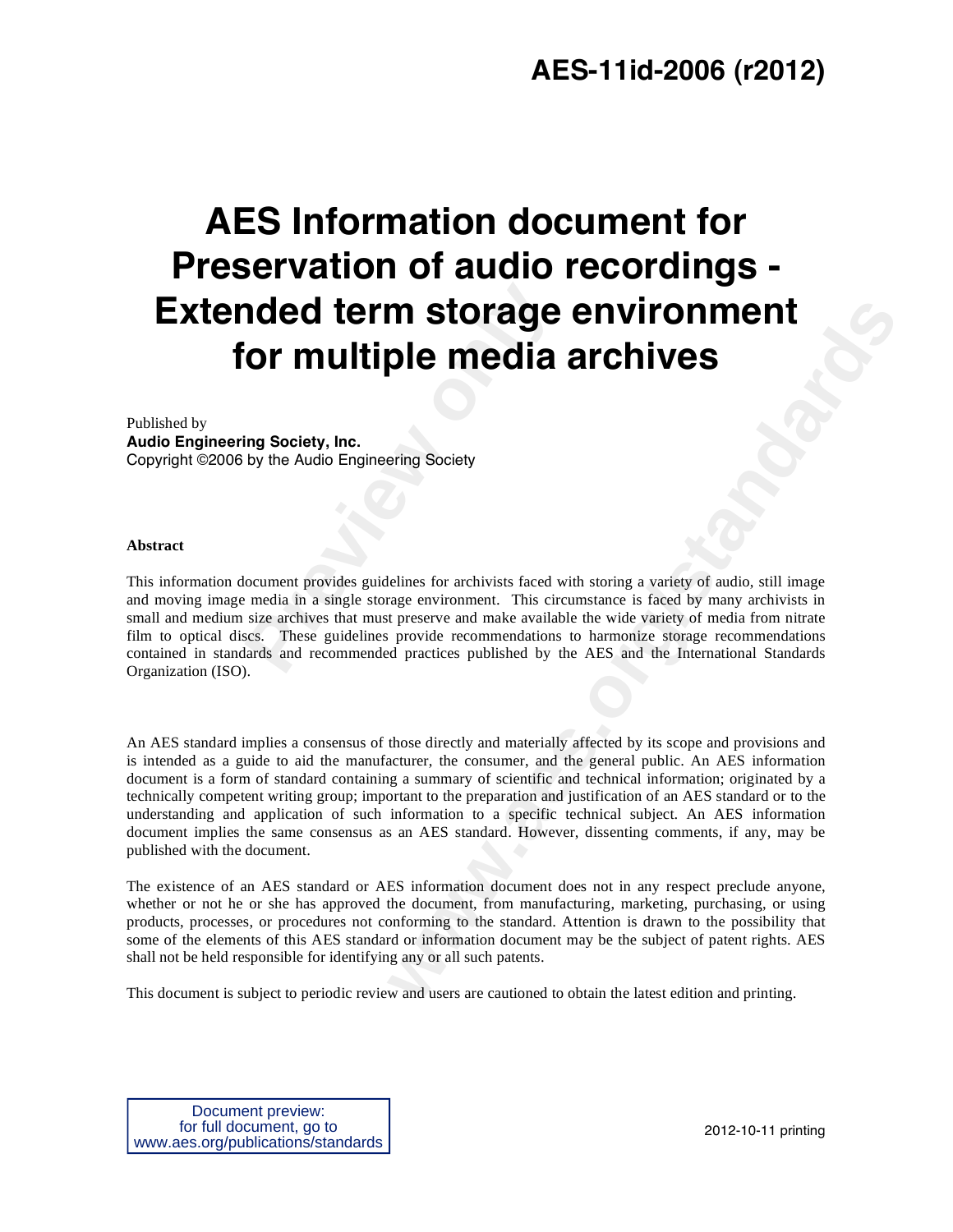#### $-2-$

#### **Contents**

| Annex A (Informative) Related AES standards and information documents12 |
|-------------------------------------------------------------------------|
|                                                                         |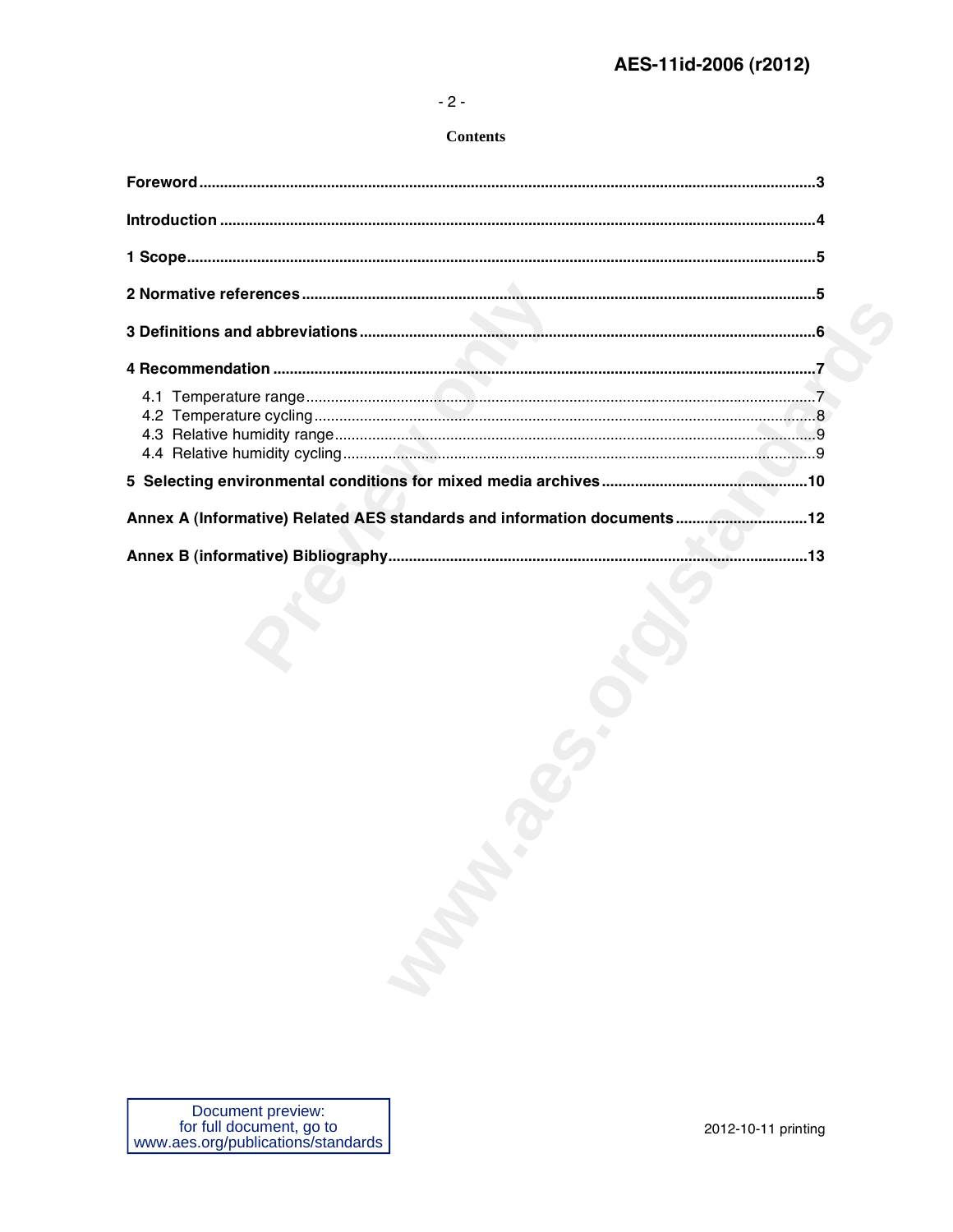#### - 3 -

# **Foreword**

This foreword is not part of AES-11id-2006 *AES Information document for Preservation of audio recordings - Extended term storage environment for multiple media archives*.

This information document seeks to harmonize storage recommendations for audio media when multiple types of media are stored together in the same environment such as may occur in archives unable to provide separate storage environments for each type of media. Storage recommendations for media magnetic tape, digital discs, color and black and white photographic prints and other media for which AES and ISO standards and recommended practices exist are included. Topics covered include temperature range, temperature cycling, relative humidity range, relative humidity cycling, and environmental conditions for mixed media archives.

md white photographic prints and other media<br>tices exist are included. Topics covered include<br>ange, relative humidity cycling, and environmental<br>locument was prepared by a Joint Technical Comr<br>tee SC-03-04 Subcommittee on d. Topics covered include temperature range, temperature cycling, cycling, and environmental conditions for mixed media archives.<br>by a Joint Technical Commission of the Audio Engineering Society by a Joint Technical Commis This information document was prepared by a Joint Technical Commission of the Audio Engineering Society Standards Committee SC-03-04 Subcommittee on Preservation and Restoration of Audio and the International Imaging Industry Association Technical Committee IT-9 Image Permanence (I3A). Members of both SC-03- 04 and I3A participated in the development of this information document. At the time of completion the commission was co-chaired by P. Adelstein and T. Sheldon.

NOTE: In AES standards documents, sentences containing the word "shall" are requirements for compliance with the document. Sentences containing the verb "should" are strong suggestions (recommendations). Sentences giving permission use the verb "may". Sentences expressing a possibility use the verb "can".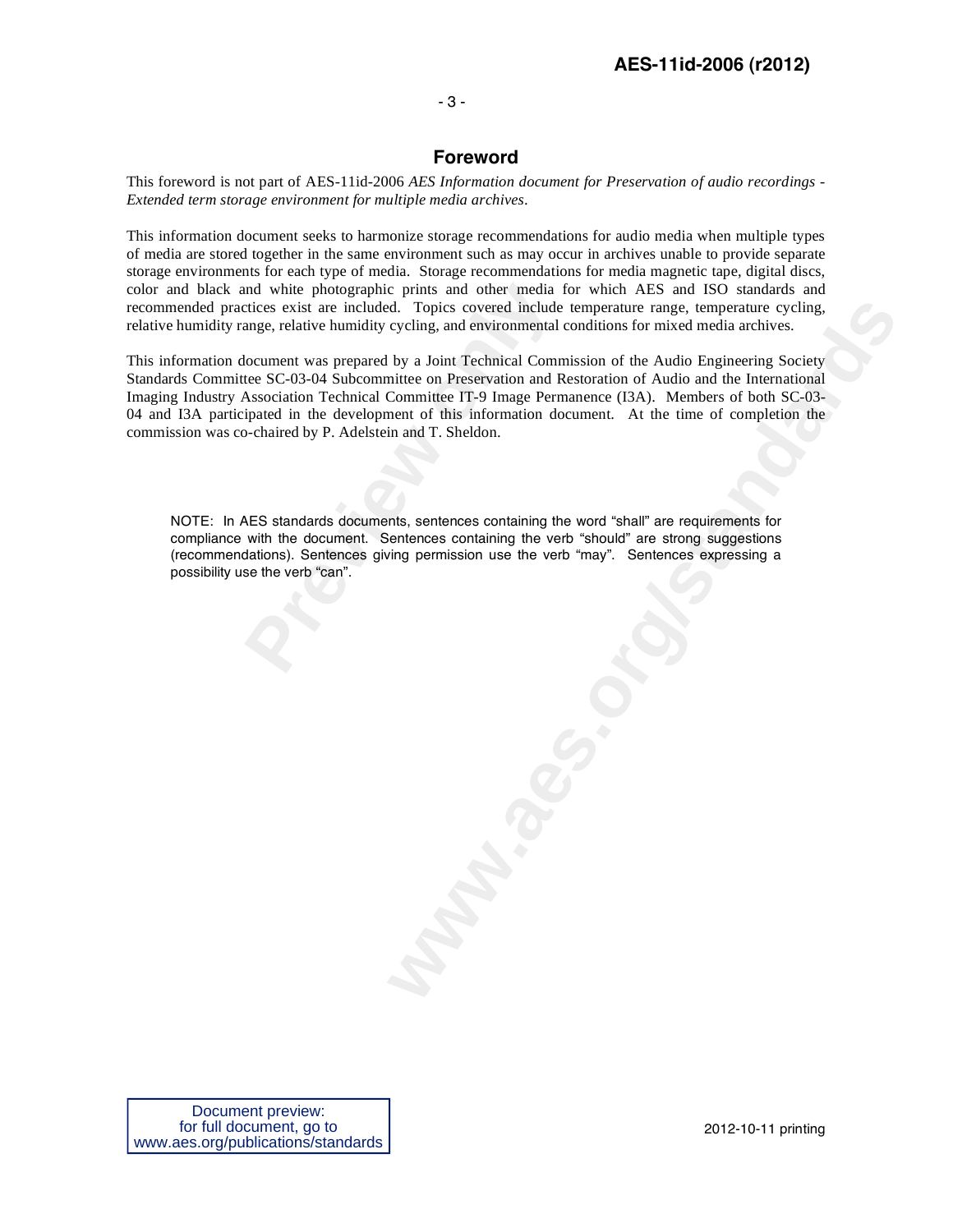# **AES Information document for Preservation of audio recordings - Extended term storage environment for multiple media archives**

## **Introduction**

**Previous Constrained Servents (Servents)**<br> **Previous Constrained Servents (Servents)**<br> **Previous Constrained Servents (Servents)**<br> **Previous Constrained Servents (Servents)**<br> **Previous Constrained Servents (Servents)**<br> **P** Over the years, technical committees TC36 and TC42 of the International Standards Organization have published ISO storage standards specific to individual materials. Many of these temperature/RH recommendations are based on laboratory studies using Arrhenius type projections that allow extrapolation of high temperature incubation tests to recommended storage environments at reduced temperatures. This also allows a prediction of the life expectancy of materials. This approach and the resulting analysis are logical when each medium is considered by itself. The individual ISO storage standards are sound and the predicted life expectancies have been consistent with practical experience. However, the storage conditions can differ widely for various media and reflect differences in their inherent stability. The extended-term storage conditions recommended in the various standards provide wide humidity ranges and set only a maximum temperature limit with considerable overlap in allowed environmental conditions across several media types.

**INTERT CONTRACT CONTRACT CONTRACT CONTRACT CONTRACT CONTRACT CONSUMPLED CONTRACT CONSUMPLED CONTRACT CONSUMPLED CONTRACT CONTRACT CONTRACT CONTRACT CONTRACT CONSULS IN THE SURFACT CONTRACT CONSULS AND MOVED CONSULS IN THE** In the real world, archivists and curators frequently are faced with the task of storing many types of material, such as film, prints, tapes, etc. Archives often contain media that cannot be separated without destroying the integrity of the collection. In other archives, one collection may consist primarily of one medium, but there are many collections each with different media. In either situation it may not be practical or realistic for the archivist to provide a number of different storage environments that are optimized for each material. The cost and inconvenience would be prohibitive; moreover, records of the same or similar subject matter are usually stored in close proximity to facilitate reference, not by the type of medium. The archivist of a multiple media collection may be forced to limit the number of storage environments that can be provided. In some cases this means slight deviation from the ISO storage recommendations and may compromise the life expectancies specified in the standards. This compromise may be based on the value, physical size, quantity, or legal requirements to maximize life expectancy of some collections relative to others.

This information document provides recommendations for four storage environments that will still provide excellent keeping qualities. As such, it is most useful for storage facilities which house different types of materials, but does not override the ISO recommendations for single medium collections.

The storage of traditional paper collections is not within the scope of this information document. However, many archives containing mixed recording media also include such collections. Archivists are encouraged to review the appropriate standards (see [1] and [2] in annex B) for those materials. Nitrate base photographic films are also included in this standard since they are often stored together with other materials in spite of the fact that nitrate films represent a fire hazard and they should be stored in accordance with the National Fire Protection Association standard [3]. Moreover fumes from decomposing nitrate film and acetate base film can have very detrimental effects on other materials stored in the same area.

Document preview: for full document, go to www.aes.org/publications/standards

2012-10-11 printing